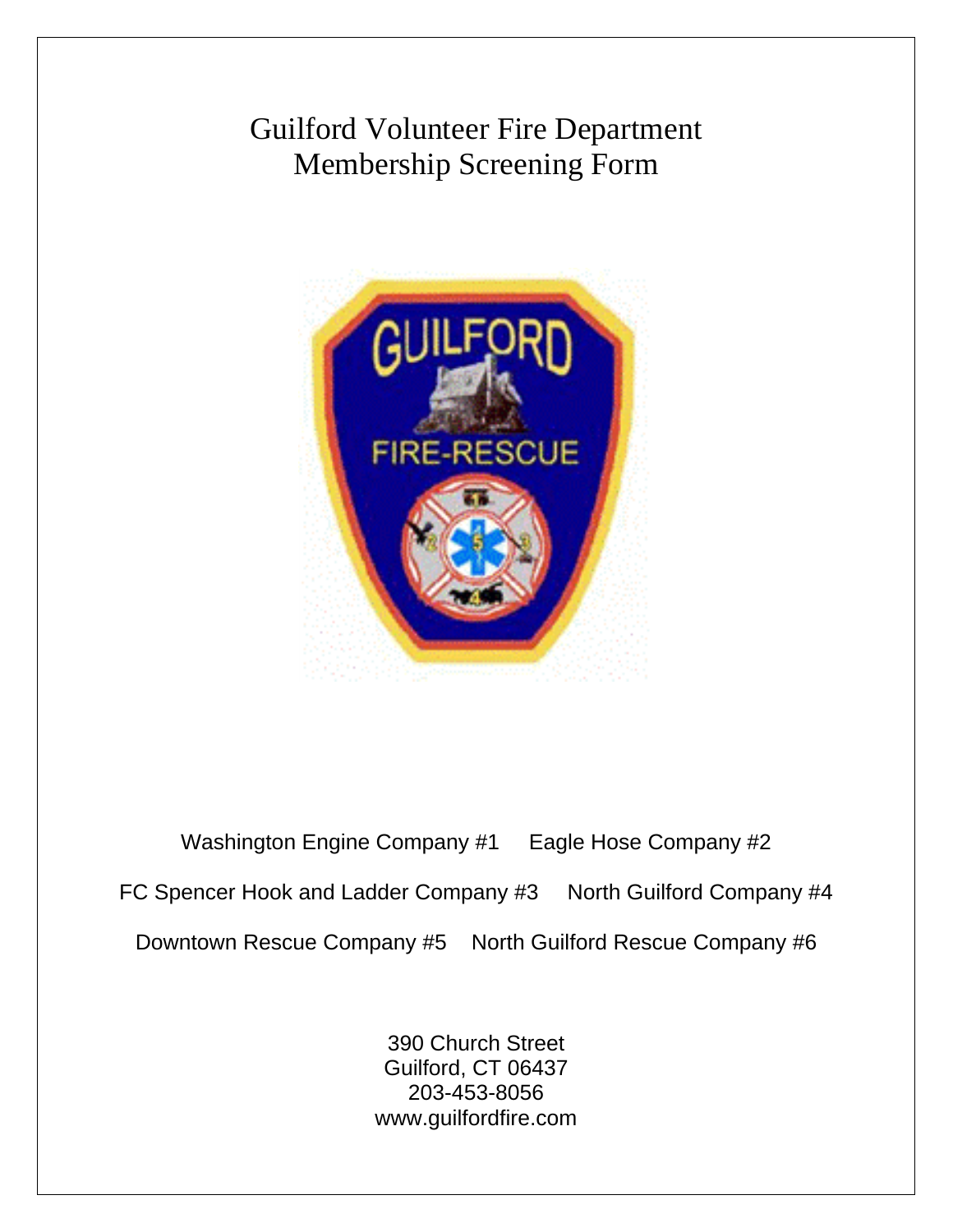## **GUILFORD VOLUNTEER FIRE DEPARTMENT**  VOLUNTEER FIREFIGHTER



Please read all instructions carefully. Fill out this membership screening form completely, accurately and legibly. All statements in this application are subject to verification.

Any applicant giving false information will be subject to disqualification.

Failure to provide all information requested may delay the application process.

All information provided will be held in the strictest confidence.

| [ ] Regular Member | l Rescue Squad | J Explorer (Ages 14-21) | <b>DATE</b> |
|--------------------|----------------|-------------------------|-------------|

| PERSONAL INFORMATION               |                |                                                           |                   |              |
|------------------------------------|----------------|-----------------------------------------------------------|-------------------|--------------|
| NAME (Last, First, MI)             |                |                                                           |                   | <b>DOB</b>   |
|                                    |                |                                                           |                   |              |
| <b>ADDRESS</b>                     |                |                                                           |                   | <b>SSN</b>   |
|                                    |                |                                                           |                   |              |
| CITY, STATE, ZIP                   |                |                                                           |                   | <b>PHONE</b> |
|                                    |                |                                                           |                   |              |
| U.S. CITIZEN [ ] YES<br>$[$ $]$ NO | <b>MARITAL</b> | ARE YOU A GUILFORD RESIDENT? [ ] YES [ ] NO<br>[ ] Single |                   |              |
|                                    | <b>STATUS</b>  | Married                                                   | DATE OF RESIDENCE |              |

| <b>CONTACT INFORMATION</b> |                       |
|----------------------------|-----------------------|
| <b>WORK PHONE</b>          | <b>EMAIL ADDRESS</b>  |
|                            |                       |
| <b>PAGER</b>               | <b>CELLULAR PHONE</b> |
|                            |                       |

| <b>EMPLOYMENT INFORMATION</b> |             |                   |              |
|-------------------------------|-------------|-------------------|--------------|
| <b>CURRENT EMPLOYER</b>       |             |                   |              |
|                               |             |                   |              |
| <b>ADDRESS</b>                | <b>CITY</b> |                   | <b>STATE</b> |
|                               |             |                   |              |
| <b>POSITION</b>               |             | <b>WORK HOURS</b> |              |
|                               |             |                   |              |

### **FOR OFFICE USE ONLY**

Department Officers Review on: \_\_\_\_\_ / \_\_\_\_\_ / \_\_\_\_\_ Additional comments on back of page.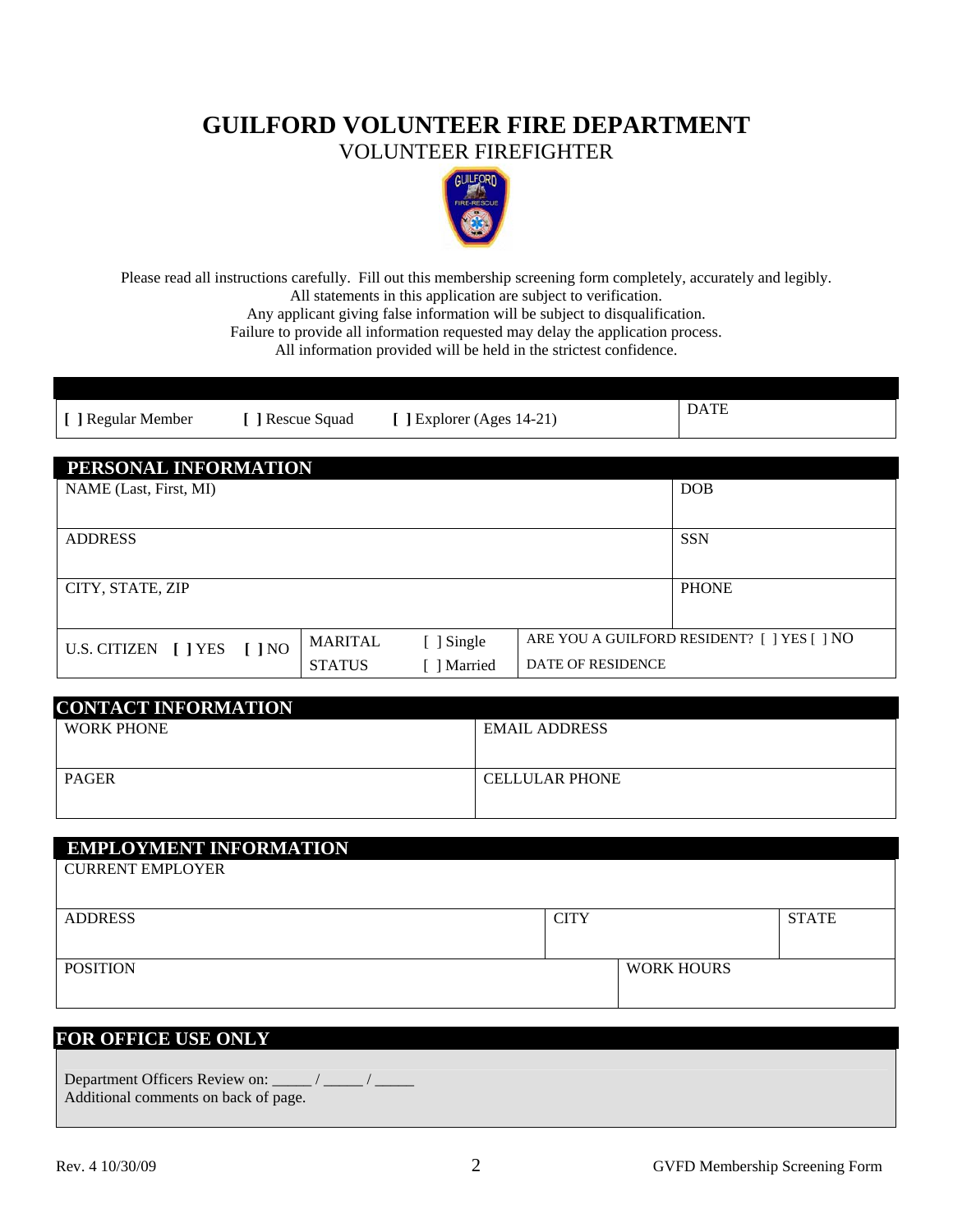| <b>CONNECTICUT STATE DRIVER'S LICENSE INFORMATION</b> |              |                     |                   |  |  |  |  |
|-------------------------------------------------------|--------------|---------------------|-------------------|--|--|--|--|
| LICENSE NUMBER                                        | <b>CLASS</b> |                     | <b>EXPIRATION</b> |  |  |  |  |
|                                                       |              |                     |                   |  |  |  |  |
| <b>ENDORSEMENTS</b>                                   |              | <b>RESTRICTIONS</b> |                   |  |  |  |  |
|                                                       |              |                     |                   |  |  |  |  |

| <b>EMERGENCY CONTACT INFORMATION</b> |                               |  |  |  |  |  |
|--------------------------------------|-------------------------------|--|--|--|--|--|
|                                      | <b>PHONE</b>                  |  |  |  |  |  |
|                                      |                               |  |  |  |  |  |
|                                      | <b>CELLULAR PHONE / PAGER</b> |  |  |  |  |  |
|                                      |                               |  |  |  |  |  |
|                                      |                               |  |  |  |  |  |
|                                      |                               |  |  |  |  |  |
| <b>WORK PHONE</b>                    |                               |  |  |  |  |  |
|                                      |                               |  |  |  |  |  |
|                                      | <b>RELATIONSHIP</b>           |  |  |  |  |  |

| PERSONAL INFORMATION     |                   |               |               |  |  |  |  |  |
|--------------------------|-------------------|---------------|---------------|--|--|--|--|--|
| EYE COLOR                | <b>HAIR COLOR</b> | <b>HEIGHT</b> | <b>WEIGHT</b> |  |  |  |  |  |
|                          |                   | 1n            |               |  |  |  |  |  |
| LIST ANY KNOWN ALLERGIES |                   |               |               |  |  |  |  |  |
|                          |                   |               |               |  |  |  |  |  |

| <b>EDUCATION - FOR REGULAR AND SQUAD MEMBERS ONLY</b> |                                                                                                    |  |  |  |  |  |  |
|-------------------------------------------------------|----------------------------------------------------------------------------------------------------|--|--|--|--|--|--|
| ARE YOU A HIGH SCHOOL GRADUATE?                       | IF YES, LIST YEAR, SCHOOL AND LOCATION                                                             |  |  |  |  |  |  |
| [ ] YES<br>$\lceil$ $\rceil$ NO                       |                                                                                                    |  |  |  |  |  |  |
| IF NO, CIRCLE HIGHEST GRADE COMPLETED                 | IF NO, YEAR AND LOCATION GED COMPLETED                                                             |  |  |  |  |  |  |
| 8 <sup>1</sup><br>9<br>- 10<br>11 12<br>6             |                                                                                                    |  |  |  |  |  |  |
|                                                       | ENTER BELOW ANY COLLEGES, UNIVERSITIES OR TECHNICAL SCHOOLS ATTENDED (Use extra page if necessary) |  |  |  |  |  |  |
| Name of School<br>City / State                        | Dates Attended<br>Major<br>Degree                                                                  |  |  |  |  |  |  |
|                                                       |                                                                                                    |  |  |  |  |  |  |
|                                                       |                                                                                                    |  |  |  |  |  |  |
|                                                       |                                                                                                    |  |  |  |  |  |  |
|                                                       |                                                                                                    |  |  |  |  |  |  |
|                                                       |                                                                                                    |  |  |  |  |  |  |

|                                     |                                                                                          |         |  |                      |                                       | <b>EDUCATION – FOR EXPLORER APPLICANTS (Age 14-21) ONLY</b> |  |
|-------------------------------------|------------------------------------------------------------------------------------------|---------|--|----------------------|---------------------------------------|-------------------------------------------------------------|--|
| <b>CURRENT GRADE IN HIGH SCHOOL</b> |                                                                                          |         |  |                      | LIST SCHOOL, LOCATION AND CLASS HOURS |                                                             |  |
|                                     |                                                                                          | 8 9 10  |  | 11 12                |                                       |                                                             |  |
|                                     | ARE YOU MAINTAINING A MINIMUM OF A "C" AVERAGE? (attach a copy of your last report card) |         |  |                      |                                       |                                                             |  |
|                                     |                                                                                          | [ ] YES |  | $\lceil$ $\rceil$ NO |                                       |                                                             |  |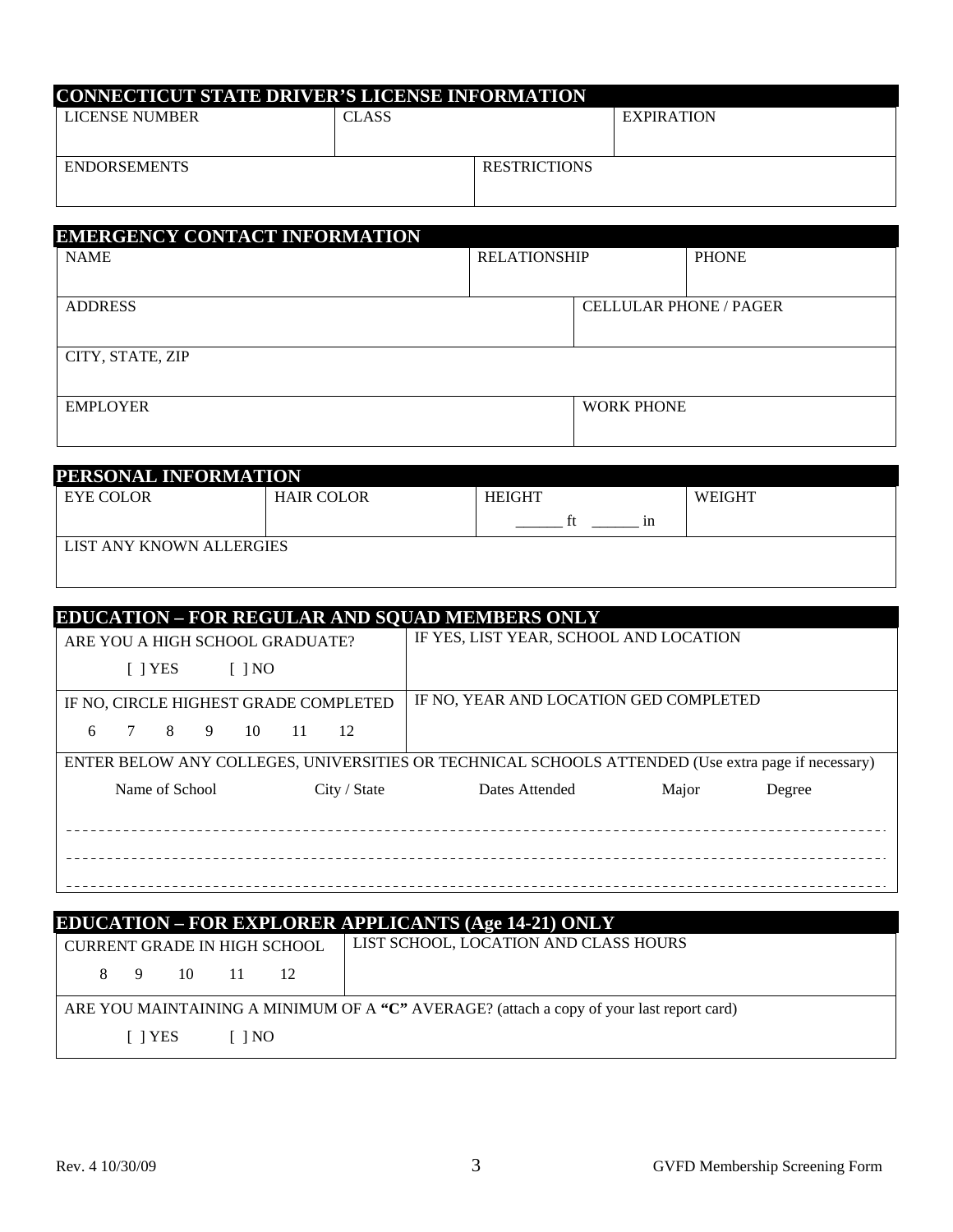*Please read before answering the following question: (1) You are not required to disclose the existence of any arrest, criminal charge or conviction, the records of which have been erased pursuant to Section 46b-146, 54-76o or 54-142a, (2) that criminal records subject to erasure pursuant to Section 46b-146, 54-76o or 54-142a are records pertaining to a finding of delinquency or that a child was a member of a family with service needs, an adjudication as a youthful offender, a criminal charge that has been dismissed or nullified, a criminal charge for which the person has been found not guilty or a conviction for which the person received an absolute pardon, and (3) that any person whose criminal records have been erased pursuant to Section 46b-146, 54-76o or 54-142a shall be deemed to have never been arrested within the meaning of the general statues with respect to the proceeding so erased and may so swear under oath.* 

#### **CRIMINAL RECORD**

HAVE YOU EVER BEEN CONVICTED OF A CRIME? [ ] YES [ ] NO

If Yes, give detailed information and disposition below or attach an additional sheet.

| <b>ARMED FORCES EXPERIENCE</b> |                      |  |  |  |  |  |
|--------------------------------|----------------------|--|--|--|--|--|
| <b>BRANCH</b>                  | <b>RANK</b>          |  |  |  |  |  |
|                                |                      |  |  |  |  |  |
| TYPE OF DISCHARGE & DATE       | <b>SERVICE DATES</b> |  |  |  |  |  |
|                                |                      |  |  |  |  |  |

#### **PREVIOUS FIREFIGHTING or EMERGENCY MEDICAL SERVICE EXPERIENCE**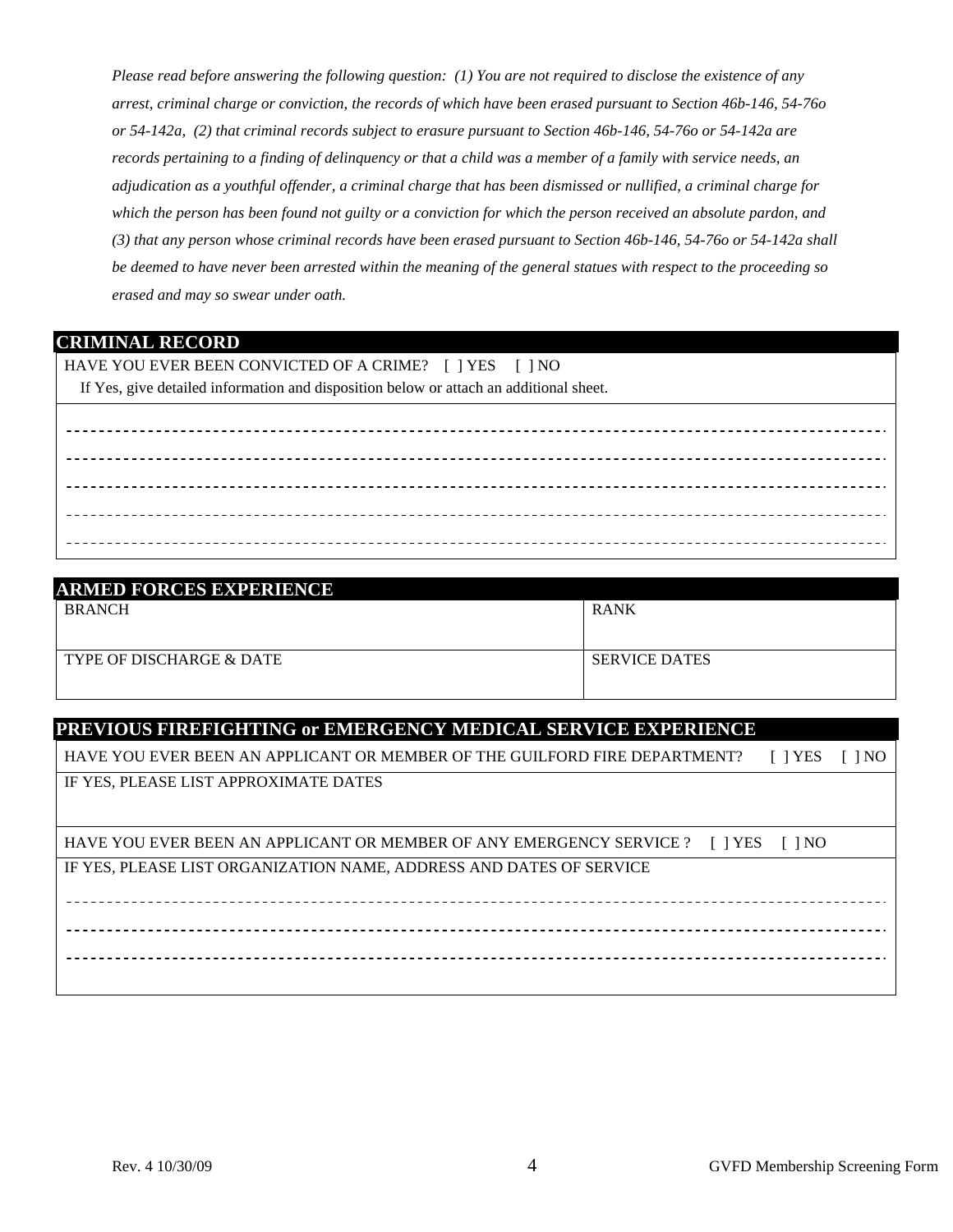#### **PREVIOUS FIRE / EMS TRAINING**

| ENTER BELOW ALL FIREFIGHTER, EMS, OR OTHER APPLICABLE TRAINING (Use extra page if necessary) |               |            |                                |  |  |  |
|----------------------------------------------------------------------------------------------|---------------|------------|--------------------------------|--|--|--|
| Type of Certification                                                                        | Date Received | Expiration | Jurisdiction in which received |  |  |  |
|                                                                                              |               |            |                                |  |  |  |
|                                                                                              |               |            |                                |  |  |  |
|                                                                                              |               |            |                                |  |  |  |
|                                                                                              |               |            |                                |  |  |  |
|                                                                                              |               |            |                                |  |  |  |
|                                                                                              |               |            |                                |  |  |  |
|                                                                                              |               |            |                                |  |  |  |
|                                                                                              |               |            |                                |  |  |  |

#### **REFERENCES / SPONSOR**

GUILFORD FIRE DEPARTMENT MEMBER SPONSOR

PLEASE PROVIDE 3 PERSONAL REFERENCES. The Guilford Fire Department will contact each of these references by telephone. These persons should not be relatives or previous employers, but should be able to comment on your education, work experience, character, and / or community service involvement.

| <b>NAME</b> | <b>TELEPHONE NUMBER</b> | <b>OCCUPATION / TITLE</b> |
|-------------|-------------------------|---------------------------|
|             |                         |                           |
|             |                         |                           |
|             |                         |                           |
|             |                         |                           |

#### **ATTACHMENTS**

Please attach to the back of this Screening Form photocopies of the following:

- Your Driver's License
- Your Motor Vehicle Insurance Card
- Your Social Security Card
- Any Certification Cards or Certificates
- Any other requested information

### **FAILURE TO PROVIDE THE REQUESTED INFORMATION WILL RESULT IN REJECTION OF YOUR COMPANY APPLICATION**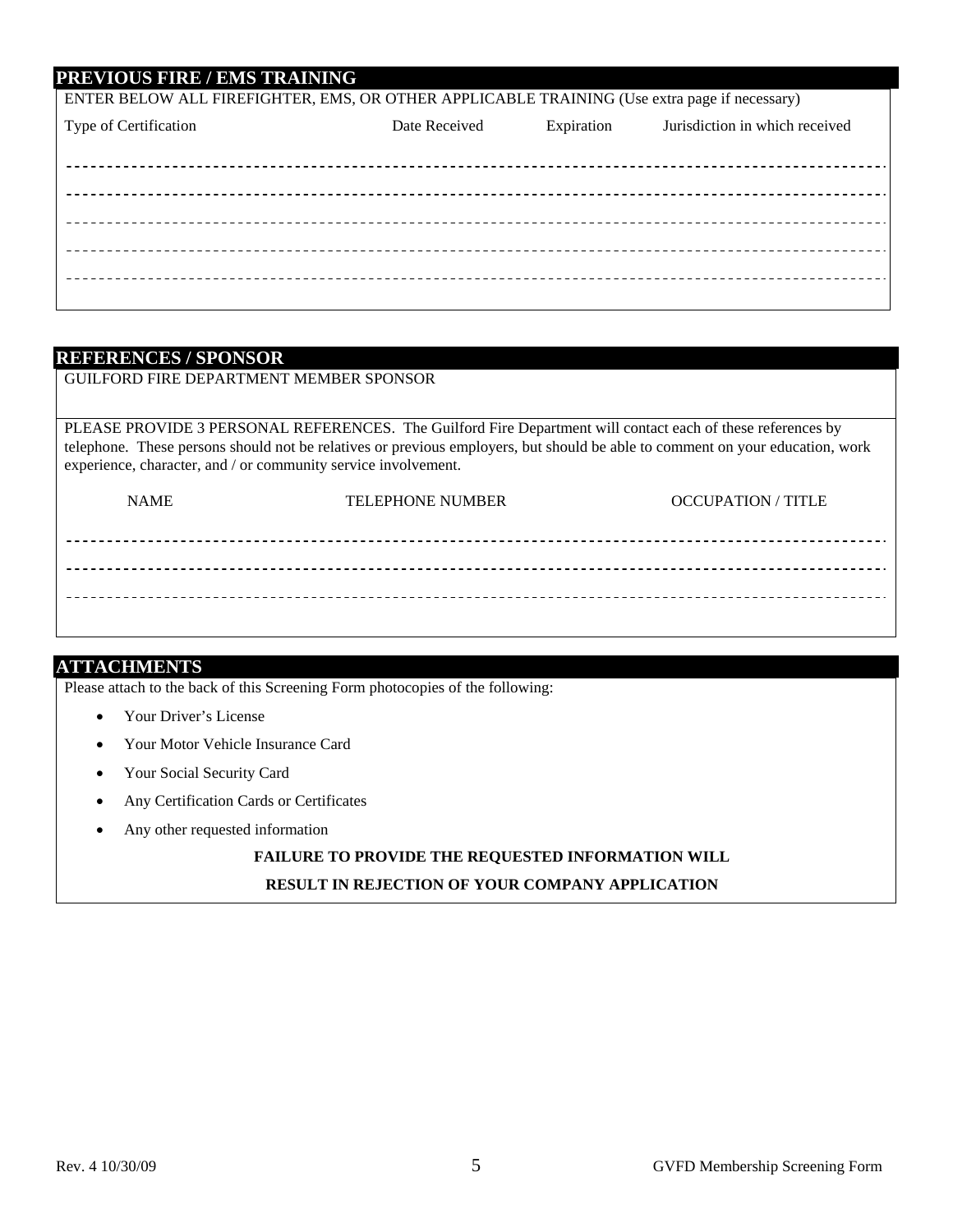PLEASE INDICATE WHY YOU WISH TO JOIN THE GUILFORD FIRE DEPARTMENT

#### **SIGNATURE**

I affirm that the attached Membership Screening Form contains no misrepresentations, or falsifications, omissions, or concealment of material fact, and that the information given by me is true and complete to the best of my knowledge and belief. I am aware that statements made by me on this application are subject to later investigation. I am further aware that should any investigation disclose any such misrepresentations, falsifications, omissions or concealment of material fact, my application may be rejected, or if already appointed, I may be dismissed.

Signature \_\_\_\_\_\_\_\_\_\_\_\_\_\_\_\_\_\_\_\_\_\_\_\_\_\_\_\_\_\_\_\_\_\_\_\_\_\_\_\_\_\_\_\_\_\_ Date \_\_\_\_\_\_\_\_\_\_\_\_\_\_\_\_\_\_\_\_\_\_

*The following section is for Explorer applicants (age 14-18) only and is to be filled out by a parent or legal guardian of the applicant* 

| <b>PARENTAL SIGNATURE-FOR EXPLORER MEMBERS (Age 14-18) ONLY</b>                                                  |                                                                                                                                                                                                                                                                                                                                                                                                                                                                                                           |  |  |  |
|------------------------------------------------------------------------------------------------------------------|-----------------------------------------------------------------------------------------------------------------------------------------------------------------------------------------------------------------------------------------------------------------------------------------------------------------------------------------------------------------------------------------------------------------------------------------------------------------------------------------------------------|--|--|--|
| Print Name of Parent or Legal Guardian<br>rejected, or if already appointed, my son / daughter may be dismissed. | affirm that the attached application contains no misrepresentations, or falsifications,<br>omissions, or concealment of material fact, and that the information given is true and complete to the best of my knowledge and<br>belief. I am aware that statements made on this application are subject to later investigation. I am further aware that should any<br>investigation disclose any such misrepresentations, falsifications, omissions or concealment of material fact, the application may be |  |  |  |
| Signature                                                                                                        | Date<br>Name of Parent or Legal Guardian                                                                                                                                                                                                                                                                                                                                                                                                                                                                  |  |  |  |

## **\*\*\*\* PLEASE COMPLETE THE FOLLOWING ADDITIONAL FORMS \*\*\*\***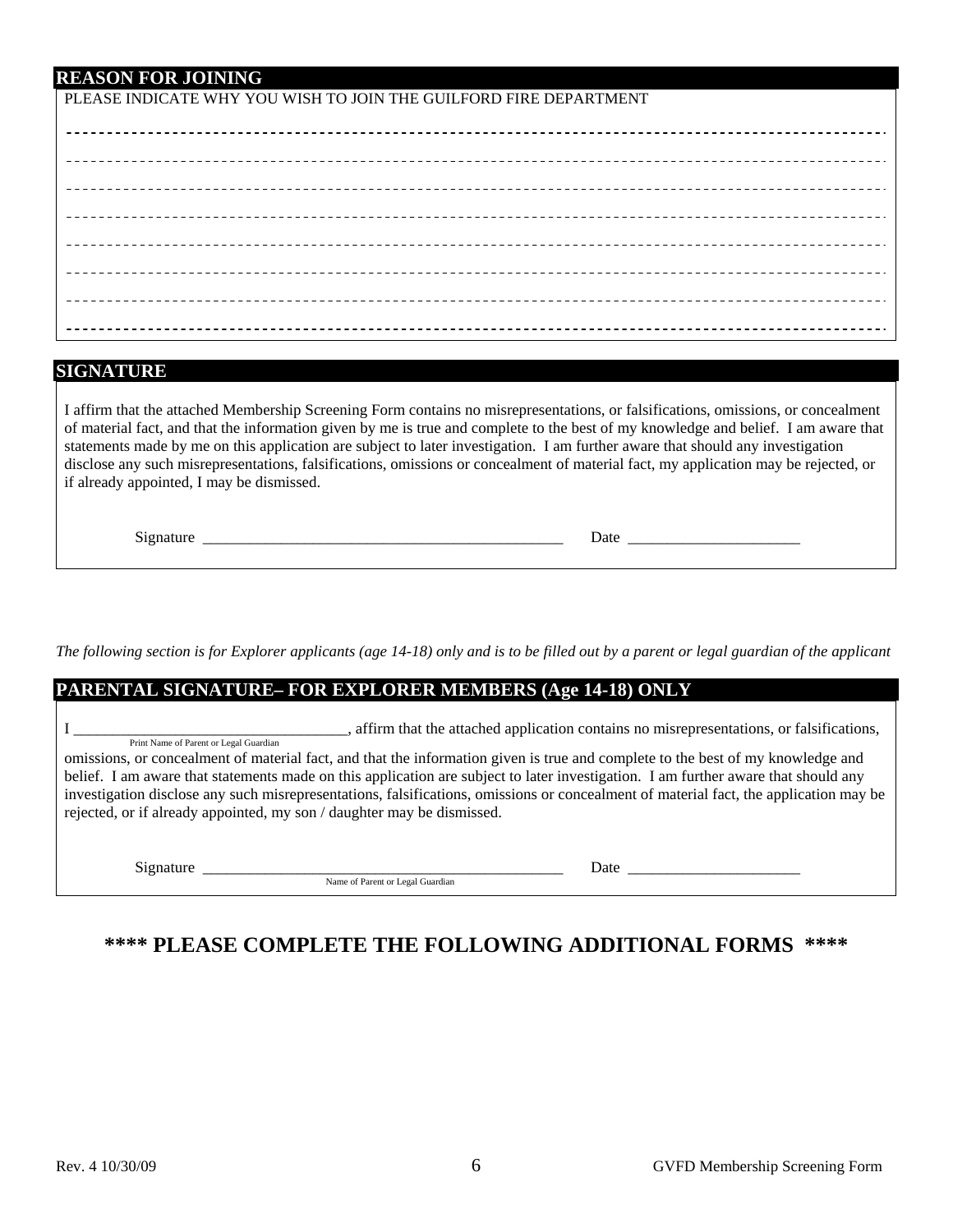| <b>RELEASE OF INFORMATION</b>                                                                                                                                                                                                                                                                                                                                               |         |  |  |  |
|-----------------------------------------------------------------------------------------------------------------------------------------------------------------------------------------------------------------------------------------------------------------------------------------------------------------------------------------------------------------------------|---------|--|--|--|
| Print Name of Applicant<br>Department Membership Screening Committee. As a result I hereby authorize and voluntarily release the<br>Town of Guilford and/or its agencies to conduct any necessary inquiries and collect any necessary<br>information as to my character, reputation, and the ability to perform in the position I am applying for,                          |         |  |  |  |
| including but not limited to: review of my educational references and background, criminal conviction history                                                                                                                                                                                                                                                               |         |  |  |  |
| check, and driving history check. I release from any liability any and all former educators or personal or<br>other references who supply the Town of Guilford and/or its agencies with information about my background<br>and education history. I also authorize the release of copies of any such aforementioned records to the Town<br>of Guilford and/or its agencies. |         |  |  |  |
| I have read, understand and agree to the foregoing.                                                                                                                                                                                                                                                                                                                         |         |  |  |  |
|                                                                                                                                                                                                                                                                                                                                                                             |         |  |  |  |
|                                                                                                                                                                                                                                                                                                                                                                             |         |  |  |  |
| Signature                                                                                                                                                                                                                                                                                                                                                                   | Printed |  |  |  |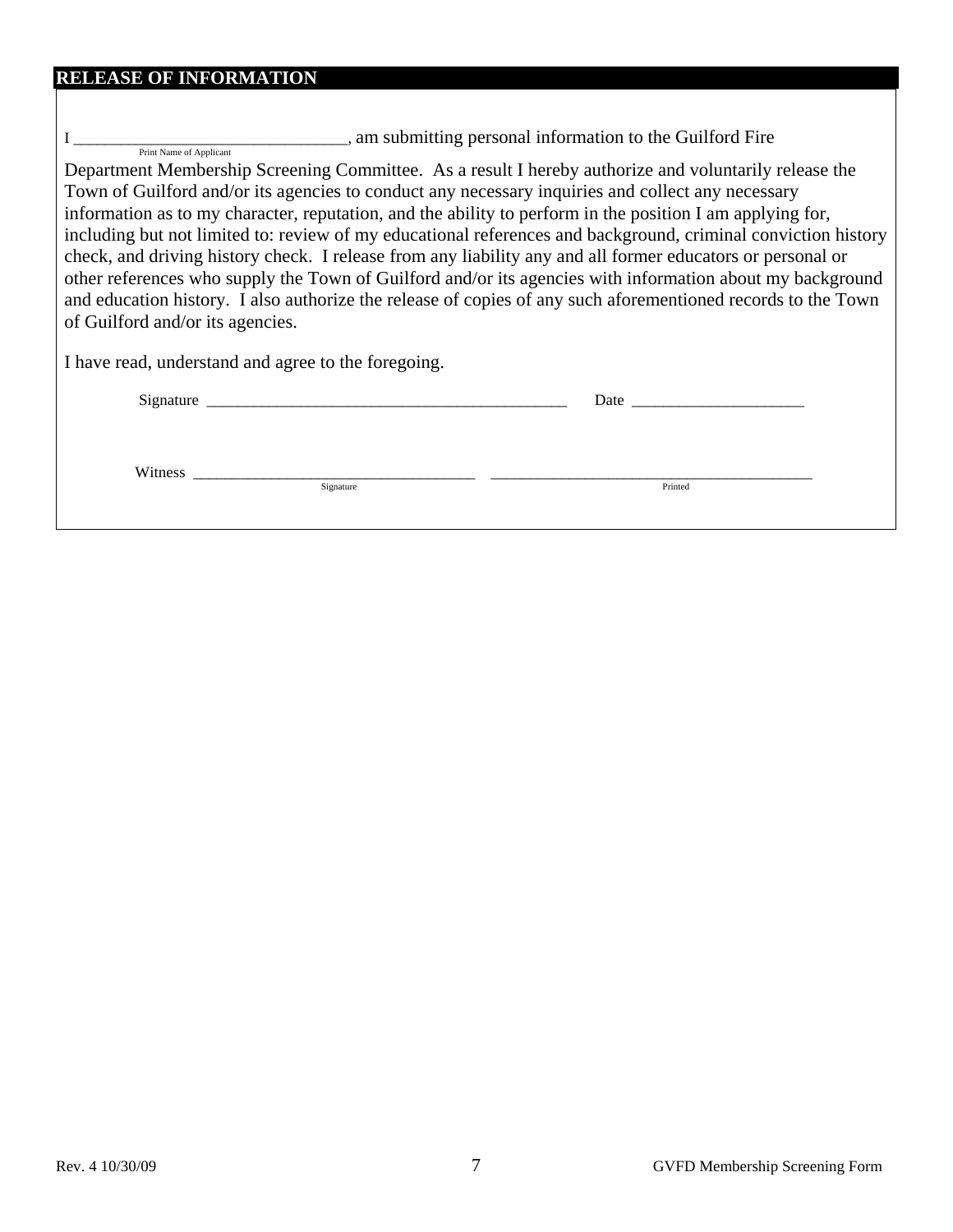## **EXPLORER PAGER PROMISE – FOR EXPLORER MEMBERS (Age 14-18) ONLY**

| will not be permitted to have my fire department issued pager in school during                                                                            |                                                                   |                                                                                                                                                                                                                                |  |  |
|-----------------------------------------------------------------------------------------------------------------------------------------------------------|-------------------------------------------------------------------|--------------------------------------------------------------------------------------------------------------------------------------------------------------------------------------------------------------------------------|--|--|
| Print Name of Explorer<br>school hours or during school activities that I am involved with. If the Guilford Fire Department learns that I had my pager at |                                                                   |                                                                                                                                                                                                                                |  |  |
| school during these times, I will be disciplined and/or dismissed from the Guilford Fire Department. If dismissed I will be ordered                       |                                                                   |                                                                                                                                                                                                                                |  |  |
| to return all Guilford Fire Department equipment at once.                                                                                                 |                                                                   |                                                                                                                                                                                                                                |  |  |
| I have read, understand and agree to the foregoing.                                                                                                       |                                                                   |                                                                                                                                                                                                                                |  |  |
|                                                                                                                                                           | Signature of Explorer                                             | Date and the contract of the contract of the contract of the contract of the contract of the contract of the contract of the contract of the contract of the contract of the contract of the contract of the contract of the c |  |  |
|                                                                                                                                                           |                                                                   |                                                                                                                                                                                                                                |  |  |
|                                                                                                                                                           | Parent / Legal Guardian<br>Print Name of Parent or Legal Guardian |                                                                                                                                                                                                                                |  |  |
|                                                                                                                                                           |                                                                   |                                                                                                                                                                                                                                |  |  |
|                                                                                                                                                           | Signature of Parent or Legal Guardian                             |                                                                                                                                                                                                                                |  |  |
|                                                                                                                                                           |                                                                   |                                                                                                                                                                                                                                |  |  |